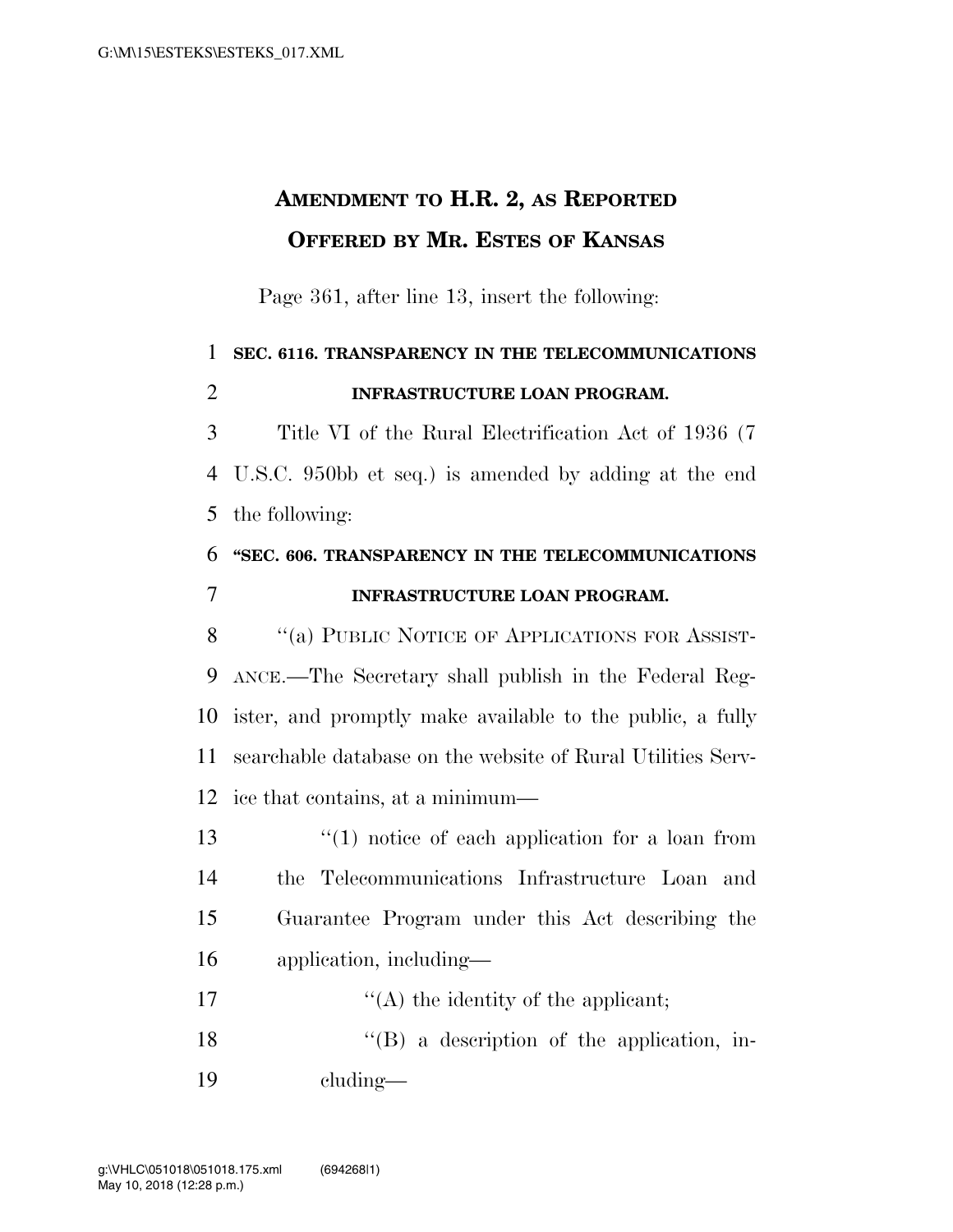2

| $\mathbf{1}$   | "(i) each census block proposed to be               |
|----------------|-----------------------------------------------------|
| $\overline{2}$ | served by the applicant; and                        |
| 3              | "(ii) the amount and type of support                |
| $\overline{4}$ | requested by the applicant;                         |
| 5              | $\lq\lq$ (C) the status of the application;         |
| 6              | "(D) the estimated number and proportion            |
| 7              | of households in each such census block that        |
| 8              | are without telecommunications service; and         |
| 9              | $\lq\lq(E)$ a list of the census block groups, in   |
| 10             | a manner specified by the Secretary, to which       |
| 11             | the applicant proposes to provide service; and      |
| 12             | $\lq(2)$ notice of each borrower receiving assist-  |
| 13             | ance under the Telecommunications Infrastructure    |
| 14             | Loan and Guarantee Program under this Act, in-      |
| 15             | $cluding$ —                                         |
| 16             | $\lq\lq$ the name of the borrower;                  |
| 17             | $\lq\lq$ (B) the type of assistance being received; |
| 18             | and                                                 |
| 19             | $\lq\lq$ (C) the purpose for which the borrower is  |
| 20             | receiving the assistance; and                       |
| 21             | $\lq(3)$ such other information as is sufficient to |
| 22             | allow the public to understand the assistance pro-  |
| 23             | vided under the Telecommunications Infrastructure   |
| 24             | Loan and Guarantee Program under this Act.          |